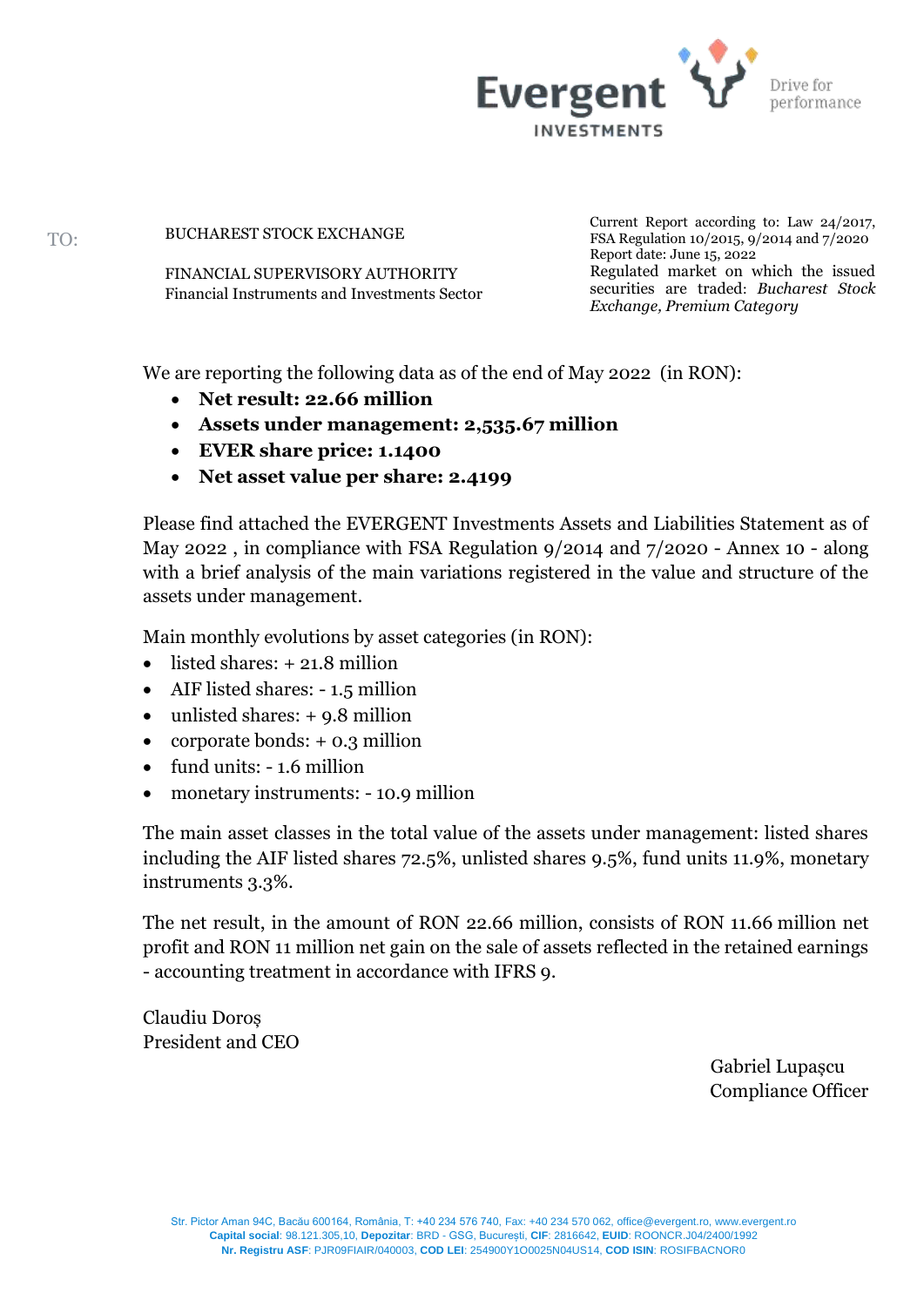

**In accordance FSA Regulation no 7/2020**

## **STATEMENT OF ASSETS AND LIABILITIES OF EVERGENT Investments Date of calculation 31/05/2022 - Monthly, balanta IFRS**

|              |                                                                     | LEI              | % total assets |
|--------------|---------------------------------------------------------------------|------------------|----------------|
| 1            | Intangible assets                                                   | 330.121,27       | 0,013          |
| $ 2\rangle$  | <b>Tangible assets</b>                                              | 8.556.917,41     | 0,337          |
| $\mathbf{3}$ | <b>Investment property</b>                                          | 4.247.186,00     | 0,167          |
| 4            | <b>Biological assets</b>                                            | 0,00             | 0,000          |
| 5            | Right-of-use asset from leasing contracts                           | 3.336.858,53     | 0,132          |
| 6            | Financial assets, of which:                                         | 2.421.053.413,97 | 95,480         |
| 6.1          | Financial assets at amortized cost, of which:                       | 35.598.607,97    | 1,404          |
| 6.1.1        | Bonds, of which:                                                    | 35.598.607,97    | 1,404          |
| 6.1.1.1      | Listed bonds, of which:                                             | 0,00             | 0,000          |
| 6.1.1.1.1    | Corporate bonds                                                     | 0,00             | 0,000          |
| 6.1.1.1.2    | Municipal bonds                                                     | 0,00             | 0,000          |
| 6.1.1.2      | Listed and not traded over the last 30 days bonds, of<br>which:     | 53.096,86        | 0,002          |
| 6.1.1.2.1    | Corporate bonds                                                     | 0,00             | 0,000          |
| 6.1.1.2.2    | Municipal bonds                                                     | 53.096,86        | 0,002          |
| 6.1.1.3      | Unlisted bonds, of which:                                           | 35.545.511,11    | 1,402          |
| 6.1.1.3.1    | Corporate bonds                                                     | 35.545.511,11    | 1,402          |
| 6.1.1.3.2    | Municipal bonds                                                     | 0,00             | 0,000          |
| 6.2          | Financial assets at fair value through profit or<br>loss, of which: | 370.867.785,72   | 14,626         |
| 6.2.1        | Shares, of which:                                                   | 67.986.607,91    | 2,681          |
| 6.2.1.1      | Listed shares                                                       | 9.681.516,80     | 0,382          |
| 6.2.1.2      | Listed shares not traded over the last 30 trading days              | 0,00             | 0,000          |
| 6.2.1.3      | Unlisted shares, of which:                                          | 58.305.091,11    | 2,299          |
| 6.2.1.3.1    | Unlisted shares                                                     | 56.264.756,00    | 2,219          |
| 6.2.1.3.2    | Unlisted shares from a member state                                 | 2.040.335,11     | 0,080          |

Anexa 10 1/4 <sub>Str. Pictor Aman 94C, Bacău 600164, România, T: +40 234 576 740, Fax: +40 234 570 062, office@evergent.ro, www.evergent.ro gabi | 10.06.2022 15:03:06</sub> Capital social: 98.121.305,10, Depozitar: BRD - GSG, București, CIF: 2816642, EUID: ROONRC, J04/2400/1992

Nr. Registru ASF: PJR09FIAIR/040003, COD LEI: 254900Y1O0025N04US14, COD ISIN: ROSIFBACNOR0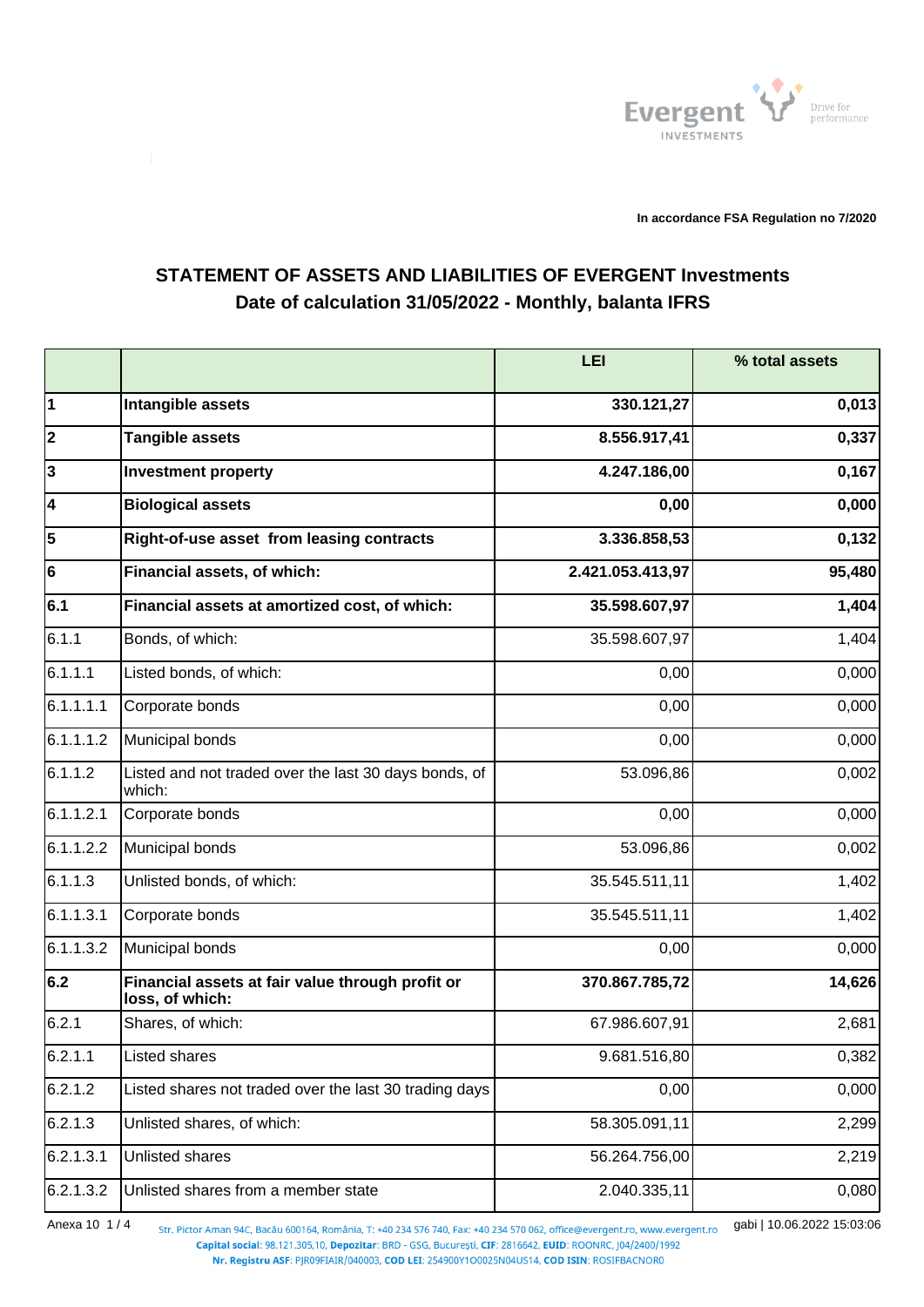|                |                                                                                          | <b>LEI</b>       | % total assets |
|----------------|------------------------------------------------------------------------------------------|------------------|----------------|
| 6.2.2          | UCITS and/or AIF equity securities, of which:                                            | 302.881.177,81   | 11,945         |
| 6.2.2.1        | Fund units, of which:                                                                    | 302.881.177,81   | 11,945         |
| 6.2.2.1.1      | Listed fund units                                                                        | 0,00             | 0,000          |
| 6.2.2.1.2      | Unlisted fund units                                                                      | 302.881.177,81   | 11,945         |
| 6.2.2.2        | Shares, of which:                                                                        | 0,00             | 0,000          |
| 6.2.2.2.1      | Listed shares                                                                            | 0,00             | 0,000          |
| 6.3            | Financial assets measured at fair value through<br>other comprehensive income, of which: | 2.014.587.020,28 | 79,450         |
| 6.3.1          | Shares, of which:                                                                        | 1.966.188.569,08 | 77,541         |
| 6.3.1.1        | Listed shares                                                                            | 1.782.906.105,08 | 70,313         |
| 6.3.1.2        | Listed shares not traded over the last 30 trading days                                   | 0,00             | 0,000          |
| 6.3.1.3        | Untraded shares                                                                          | 183.282.464,00   | 7,228          |
| 6.3.2          | UCITS and/or AIF equity securities, of which:                                            | 44.347.146,75    | 1,749          |
| 6.3.2.1        | Fund units, of which:                                                                    | 0,00             | 0,000          |
| 6.3.2.1.1      | Listed fund units                                                                        | 0,00             | 0,000          |
| 6.3.2.1.2      | Unlisted fund units                                                                      | 0,00             | 0,000          |
| 6.3.2.2        | Shares, of which:                                                                        | 44.347.146,75    | 1,749          |
| 6.3.2.2.1      | Listed shares                                                                            | 44.347.146,75    | 1,749          |
| 6.3.3          | <b>Bonds</b>                                                                             | 4.051.304,45     | 0,160          |
| 6.3.3.1        | Listed bonds, of which:                                                                  | 0,00             | 0,000          |
| 6.3.3.1.1      | Corporate bonds                                                                          | 0,00             | 0,000          |
| 6.3.3.1.2      | Municipal bonds                                                                          | 0,00             | 0,000          |
| 6.3.3.2        | Listed and untraded over the last 30 days bonds, of<br>which:                            | 4.051.304,45     | 0,160          |
| 6.3.3.2.1      | Corporate bonds                                                                          | 4.051.304,45     | 0,160          |
| 6.3.3.2.2      | Municipal bonds                                                                          | 0,00             | 0,000          |
| 6.3.3.3        | Unlisted bonds, of which:                                                                | 0,00             | 0,000          |
| 6.3.3.3.1      | Corporate bonds                                                                          | 0,00             | 0,000          |
| 6.3.3.3.2      | Municipal bonds                                                                          | 0,00             | 0,000          |
| $\overline{7}$ | Availability (cash and current accounts), of<br>which:                                   | $-4.393.370,08$  | $-0,173$       |
| 7.1            | Amounts in current accounts and financial investment<br>services company accounts        | 651.681,25       | 0,026          |
| 7.2            | Amounts under settlement                                                                 | $-5.045.051,33$  | $-0,199$       |
| 7.3            | Amounts in transit                                                                       | 0,00             | 0,000          |
| 8              | <b>Bank deposits</b>                                                                     | 88.660.307,00    | 3,497          |

Anexa 10 2 / 4 Str. Pictor Aman 94C, Bacău 600164, România, T: +40 234 576 740, Fax: +40 234 570 062, office@evergent.ro, www.evergent.ro **gabi | 10.06.2022 15:03:06**<br>Capital social: 98.121.305,10, Depozitar: BRD - GSG, Bu

Nr. Registru ASF: PJR09FIAIR/040003, COD LEI: 254900Y1O0025N04US14, COD ISIN: ROSIFBACNOR0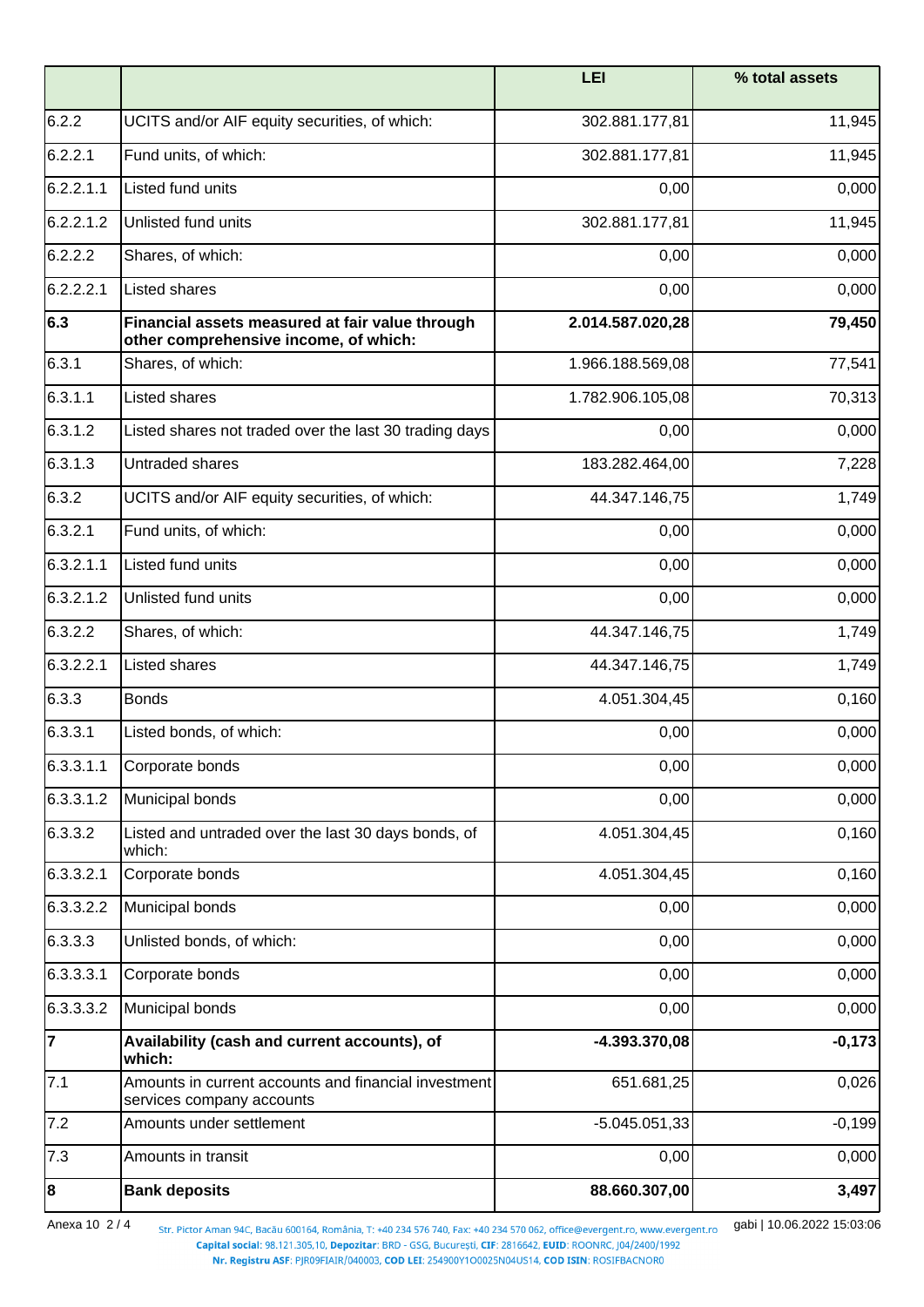|        |                                                                                  | <b>LEI</b>       | % total assets |
|--------|----------------------------------------------------------------------------------|------------------|----------------|
| 9      | <b>Other assets</b>                                                              | 13.545.220,07    | 0,534          |
| 9.1    | Dividends or other receivables, of which:                                        | 10.854.338,65    | 0,428          |
| 9.1.1  | Dividends due from listed issuers                                                | 10.854.338,65    | 0,428          |
| 9.1.2  | Shares distributed without cash contribution                                     | 0,00             | 0,000          |
| 9.1.3  | Shares distributed with cash contribution                                        | 0,00             | 0,000          |
| 9.1.4  | Amounts due from capital decreases                                               | 0,00             | 0,000          |
| 9.2    | Other assets, of which:                                                          | 2.690.881,42     | 0,106          |
| 9.2.1  | Other financial assets measured at amortized cost                                | 1.016.820,79     | 0,040          |
| 9.2.2  | Other assets                                                                     | 1.674.060,63     | 0,066          |
| 10     | <b>Accrued charges</b>                                                           | 332.340,30       | 0,013          |
| 11     | <b>Total assets</b>                                                              | 2.535.668.994,47 | 100,000        |
| 12     | <b>Total liabilities</b>                                                         | 224.543.847,28   |                |
| 12.1   | Financial liabilities measured at amortized cost                                 | 570.604,45       |                |
| 12.2   | <b>Deferred tax liabilities</b>                                                  | 123.582.189,23   |                |
| 12.3   | Other liabilities, of which:                                                     | 100.391.053,60   |                |
| 12.3.1 | Dividends payable to shareholders                                                | 95.714.374,56    |                |
| 12.3.2 | Amounts subscribed and not paid to the share capital<br>increases of the issuers | 0,00             |                |
| 12.3.3 | Other liabilities                                                                | 4.676.679,04     |                |
| 13     | Provisions for risks and expenses                                                | 1.697.543,03     |                |
| 14     | Deferred income                                                                  | 34.537,22        |                |
| 15     | Equity capital, of which:                                                        | 2.312.703.595,93 |                |
| 15.1   | Share capital                                                                    | 98.121.305,10    |                |
| 15.2   | Capital assimilated elements                                                     | 411.983.757,47   |                |
| 15.3   | Other equity elements                                                            | 15.222.227,80    |                |
| 15.4   | Capital bonuses                                                                  | 0,00             |                |
| 15.5   | <b>Revaluation reserves</b>                                                      | 889.858.365,90   |                |
| 15.6   | Reserves                                                                         | 882.825.822,76   |                |
| 15.7   | Treasury shares                                                                  | 44.899.144,28    |                |
| 15.8   | Retained earnings                                                                | 47.926.888,82    |                |
| 15.9   | Earnings of the period                                                           | 11.664.372,36    |                |
| 16     | <b>Net assets</b>                                                                | 2.309.393.066,94 |                |
| 17     | Number of issued shares in circulation                                           | 954.342.305      |                |

Anexa 10 3 / 4 <sub>Str. Pictor Aman 94C, Bacău 600164, România, T: +40 234 576 740, Fax: +40 234 570 062, office@evergent.ro, www.evergent.ro gabi | 10.06.2022 15:03:06<br>Capital: 98.121.305,10, Depozitar: BRD - GSG, București,</sub> Nr. Registru ASF: PJR09FIAIR/040003, COD LEI: 254900Y1O0025N04US14, COD ISIN: ROSIFBACNOR0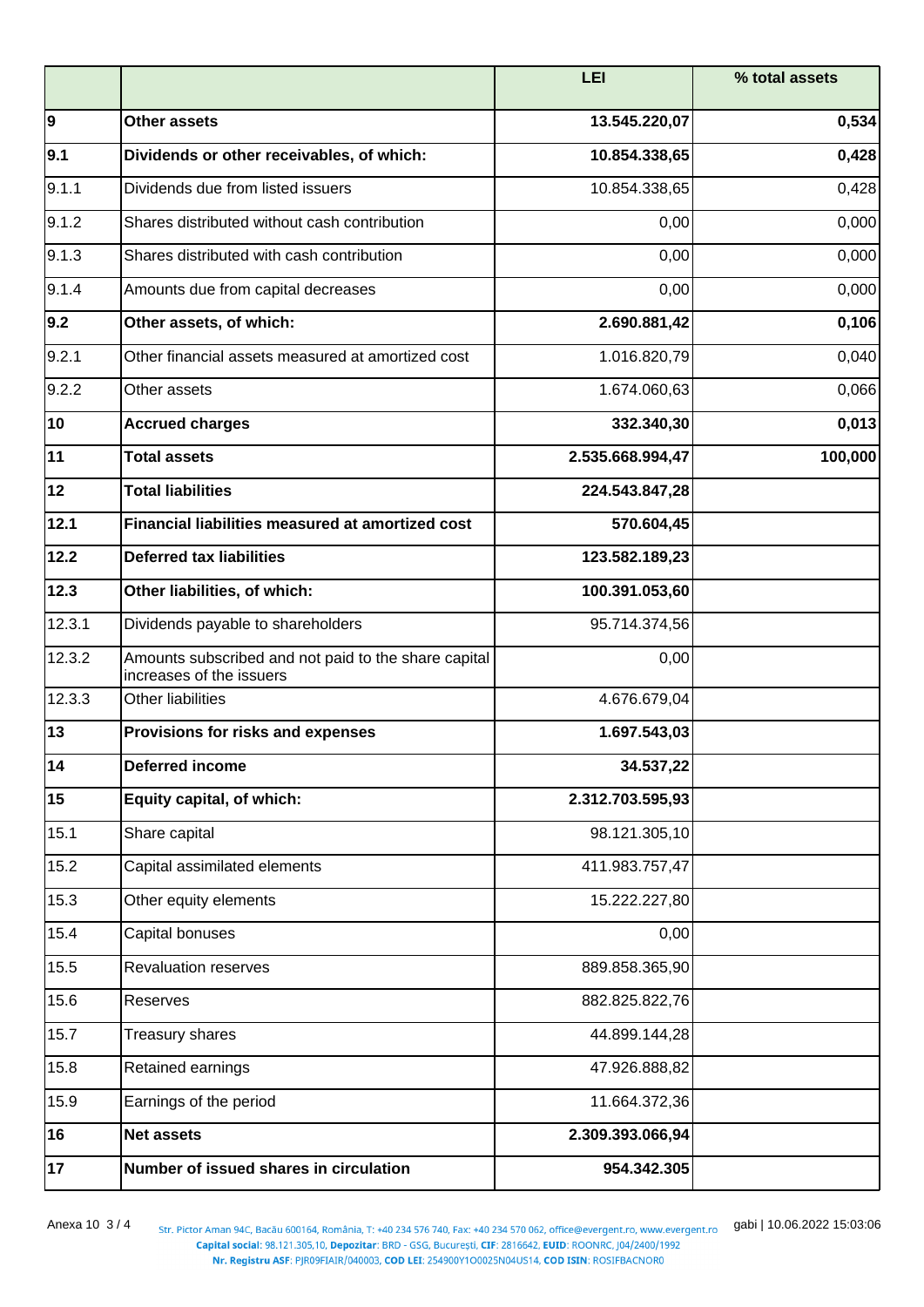|      |                                                                    | LEI    | % total assets |
|------|--------------------------------------------------------------------|--------|----------------|
| 18   | Net asset value per share                                          | 2,4199 |                |
| 19   | Number of companies in the portfolio, of which:                    | 32     |                |
| 19.1 | Companies admitted to trading on an EU trading<br>venue            | 18     |                |
| 19.2 | Companies admitted to trading on a third country<br>stock exchange |        |                |
| 19.3 | Companies not admitted to trading                                  | 14.    |                |

\* According to article 123 paragraph (3) of FSA Regulation 9/2014, regarding the NAV/share calculation, this position represents: 'The number of issued outstanding shares at that date, excluding the own shares bought back by the company'

> Prepared **EVERGENT** Investments

President and CEO Claudiu DOROS

**Business Valuation Manager** Marta ANTOCHI

Drafted, Gabriela PETER

Compliance Officer Gabriel LUPASCU

Depositary Certification **BRD** - Groupe Societe Generale

Securities Department Manager, Claudia IONESCU

Certified, Ionela RADUCU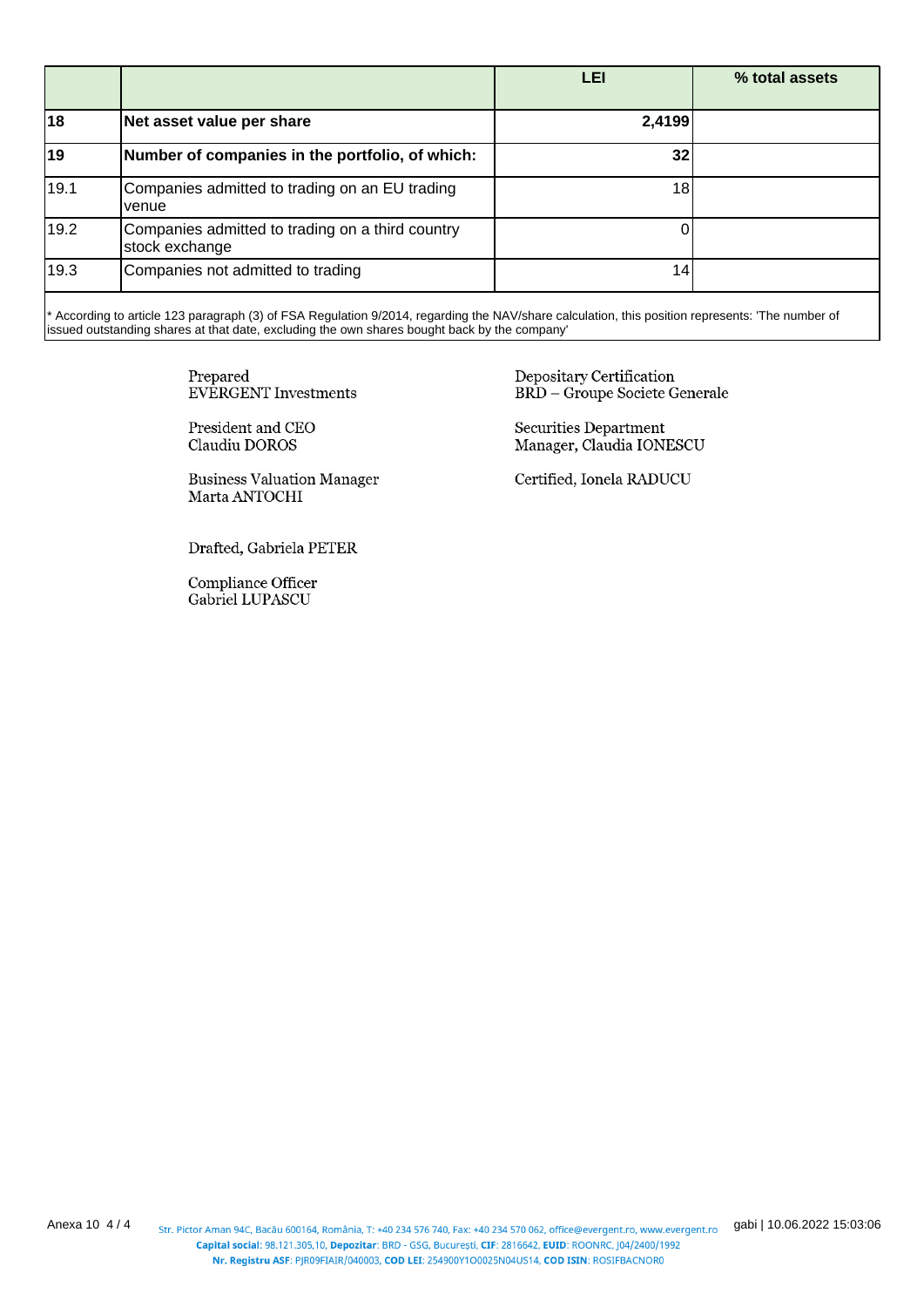

## **ANNEX – according to Article 38 paragraph (4) of Law no. 243/2019**

| EVERGENT Investments portfolio assets which were assessed by valuation methods in<br>accordance with International Valuation Standards, on 31.05.2022 |                                                       |                    |             |                                    |                                            |             |               |
|-------------------------------------------------------------------------------------------------------------------------------------------------------|-------------------------------------------------------|--------------------|-------------|------------------------------------|--------------------------------------------|-------------|---------------|
| <b>No</b>                                                                                                                                             | <b>Issuer</b>                                         | <b>Fiscal Code</b> |             | Symbol Number of<br>shares<br>held | <b>No/Evaluation</b><br><b>Report date</b> | Value       |               |
|                                                                                                                                                       |                                                       |                    |             |                                    |                                            | RON / share | total         |
|                                                                                                                                                       | Shares listed on an inactive market                   |                    |             |                                    |                                            |             |               |
|                                                                                                                                                       | <b>BRIKSTON CONSTRUCTION</b><br><b>SOLUTIONS IASI</b> | 1989343            | <b>BKS</b>  | 225                                | 707 / 25.05.2022                           | 2,5644      | 577,00        |
|                                                                                                                                                       | 2 MARTENS GALATI                                      | 1627270            | <b>MABE</b> | 72.203                             | 140 / 27.01.2022                           | 0,3338      | 24.103,00     |
|                                                                                                                                                       | 3 NORD S.A. Bucuresti BUCURESTI                       | 1558154            | <b>NORD</b> | 1.665.004                          | 1484 / 30.12.2021                          | 10,7775     | 17.944.581,00 |
|                                                                                                                                                       | 4 <b>PROFESSIONAL IMO PARTNERS</b><br>S.A. BUCURESTI  | 24599480           | PPLI        | 24.307.608                         | 1478 / 30.12.2021                          | 2,5310      | 61.522.556,00 |
| 5                                                                                                                                                     | ISANTIERUL NAVAL CONSTANTA<br><b>CONSTANTA</b>        | 1879871            | <b>SNC</b>  | 1.300.836                          | 1488 / 30.12.2021                          | 1,8475      | 2.403.249,00  |
|                                                                                                                                                       | <b>Unlisted shares (closed)</b>                       |                    |             |                                    |                                            |             |               |
|                                                                                                                                                       | 1 AGROINTENS SA BUCURESTI                             | 33857839           |             | 3.922.411                          | 541 / 21.04.2022                           | 13,1010     | 51.387.439,00 |
|                                                                                                                                                       | 2 CASA SA BACAU BACAU                                 | 8376788            |             | 7.978.462                          | 1483 / 30.12.2021                          | 2.5309      | 20.192.838,00 |
|                                                                                                                                                       | <b>3 CATALYST ROMANIA SCA SICAR</b><br>Munsbach       | LU25590227         |             | 288                                | 706 / 25.05.2022                           | 1.433,2383  | 2.040.335,11  |
|                                                                                                                                                       | 4 DEPOZITARUL CENTRAL(REGISCO)<br><b>BUCURESTI</b>    | 9638020            |             | 7.396.029                          | 1473 / 30.12.2021                          | 0,1364      | 1.008.915,00  |
|                                                                                                                                                       | 5 DYONISOS COTESTI                                    | 7467373            |             | 772.824                            | 1490 / 30.12.2021                          | 0.5623      | 434.574,00    |
|                                                                                                                                                       | 6 EVER IMO S.A. BUCURESTI                             | 425818             |             | 4.963.027                          | 1492 / 31.12.2021                          | 9.3667      | 46.487.266,00 |
|                                                                                                                                                       | <b>7 EVERLAND SA BACAU</b>                            | 33857820           |             | 4.440.750                          | 1481 / 30.12.2021                          | 10,1382     | 45.021.100,00 |
|                                                                                                                                                       | <b>8 EXIMBANK BUCURESTI</b>                           | 361560             |             | 414.740                            | 1487 / 30.12.2021                          | 5.8588      | 2.429.877,00  |
|                                                                                                                                                       | 9 REGAL GALATI                                        | 1647588            |             | 1.116.258                          | 1485 / 30.12.2021                          | 8.7592      | 9.777.490,00  |
|                                                                                                                                                       | 10 RULMENTI BIRLAD                                    | 2808089            |             | 2.408.645                          | 1486 / 30.12.2021                          | 1.8064      | 4.350.976,00  |
|                                                                                                                                                       | 11 STRAULESTI LAC ALFA S.A.<br><b>BUCURESTI</b>       | 36160878           |             | 3.880.307                          | 1479 / 30.12.2021                          | 14,4631     | 56.121.337,00 |
|                                                                                                                                                       | 12 VASTEX VASLUI                                      | 826569             |             | 147.105                            | 1489 / 30.12.2021                          | 15,8758     | 2.335.408,00  |

## **Explanatory note:**

The valuation methods used for securities for which valuation methods have been chosen in accordance with the valuation standards in force, according to the law, based on a valuation report, presented in the Annex are detailed in "Asset Valuation and UNAV Calculation Policies and Procedures".

EVERGENT Investments' leverage effect and exposure value, calculated in accordance with the provisions of (EU) Regulation no.231/2013

| <b>Method type</b> | Leverage            | <b>Exposure value</b><br>(RON) |
|--------------------|---------------------|--------------------------------|
| Gross method       | 0,9628 (or 96,28%)  | 2.223.546.460,00               |
| Commitment method  | 1,0000 (or 100,00%) | 2.309.393.067,00               |

Str. Pictor Aman 94C, Bacău 600164, România, T: +40 234 576 740, Fax: +40 234 570 062, office@evergent.ro, www.evergent.ro gabi | 14.06.2022 12:24:48 -<br>Nr. Registru ASF: PJR09FIAIR/040003, COD LEI: 254900Y1O0025N04US14, COD ISIN: ROSIFBACNOR0